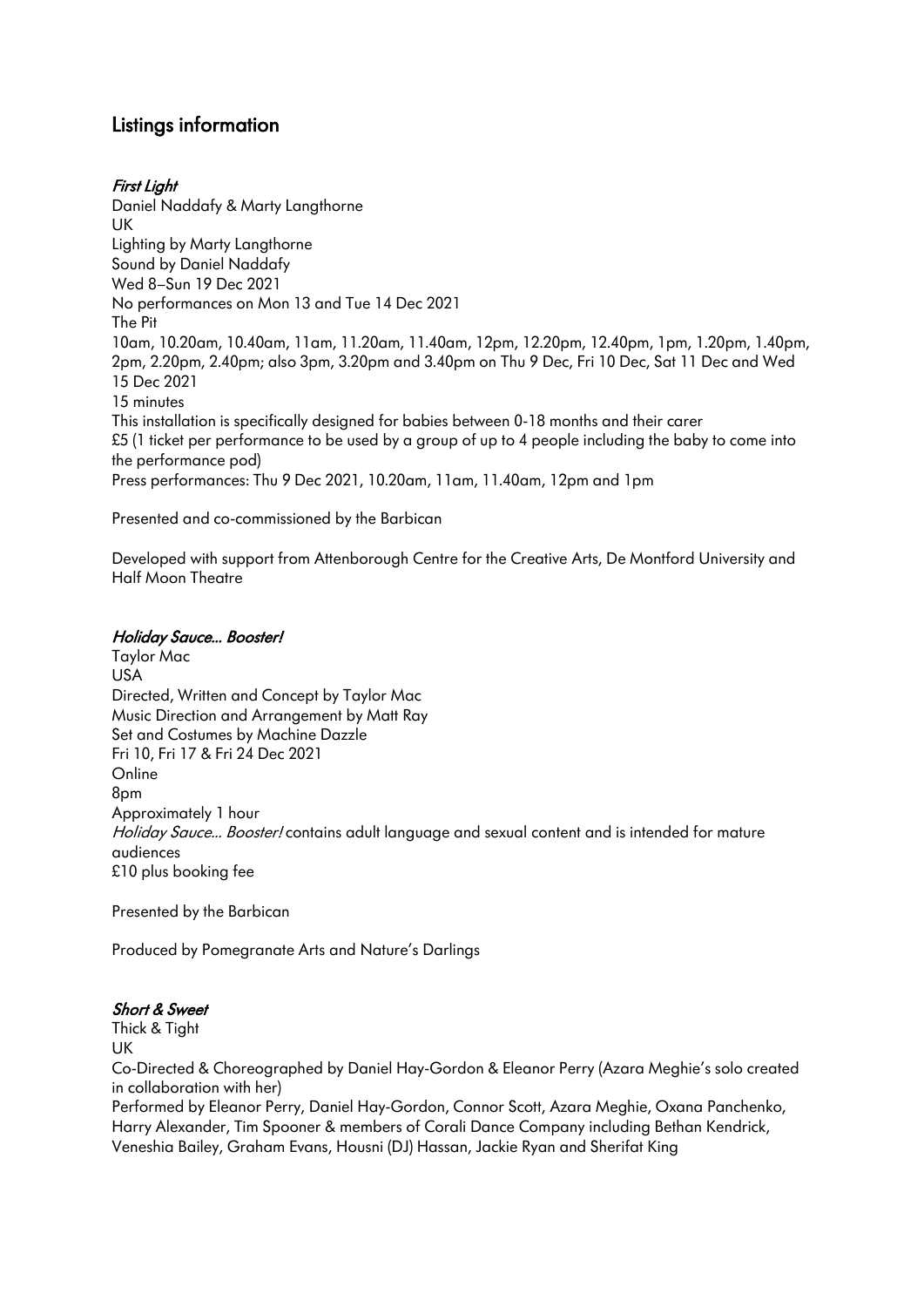Costume Design by Tim Spooner, Pam Tait & Claire Ashley Costume Consultant for Two Moths in Real Time Karina Tanabe Jones Lighting Design by Lucy Hansom (Two Moths in Real Time designed by Nao Nagai) Hair & Make-up Design by Darren Evans Sound Design by Daniel Hay-Gordon & Eleanor Perry Set Design (for Edith Sitwell piece) by Robin Whitmore with the Camberwell Incredibles Additional designs by Sheila Hay Tue 25–Sat 29 Jan 2022 (6 performances) The Pit 1 hour 45 mins, including a 20-minute interval 7.45pm; also 2.30pm on Sat 29 Jan 2022 14+ (contains some adult content) £18 plus booking fee Press performance: Wed 26 Jan 2022, 7.45pm BSL-interpreted performance by Jacqui Beckford: Thu 27 Jan 2022, 7.45pm Post-show talk: Thu 27 Jan 2022 (free to same-day ticket holders, BSL interpreted by Martin Fox-Roberts)

Presented by LIMF in association with the Barbican

Short & Sweet is co-commissioned by London International Mime Festival, Noh Reimagined Festival, Duckie, and Corali Dance Company

It is supported by Arts Council England, The Lowry, South-East Dance, Britten Pears Arts, the Barbican, Vauxhall Gardens Community Centre, Kings Place, London Performance Studios, Rambert School & Russell Maliphant

## **Stellaire**

Stereoptik France Created by Romain Bermond and Jean-Baptiste Maillet Tue 1–Sat 5 Feb 2022 (6 performances) The Pit 7.45pm; also 2.30pm on Sat 5 Feb 2022 1 hour, no interval 8+ £18 plus booking fee; £5 Young Barbican Press performance: Tue 1 Feb 2022, 7.45pm Post-show talk: Thu 3 Feb 2022 (free to same-day ticket holders and BSL-interpreted by Jeni Draper)

Presented by LIMF in association with the Barbican

#### **Interiors**

Vanishing Point UK Conceived and Directed by Matthew Lenton Dramaturgy by Pamela Carter Set and Lighting Design by Kai Fischer Music and Sound Design by Alasdair Macrae Projection and Video Design by Finn Ross Costume Design by Eve Lambert Story and Text by Vanishing Point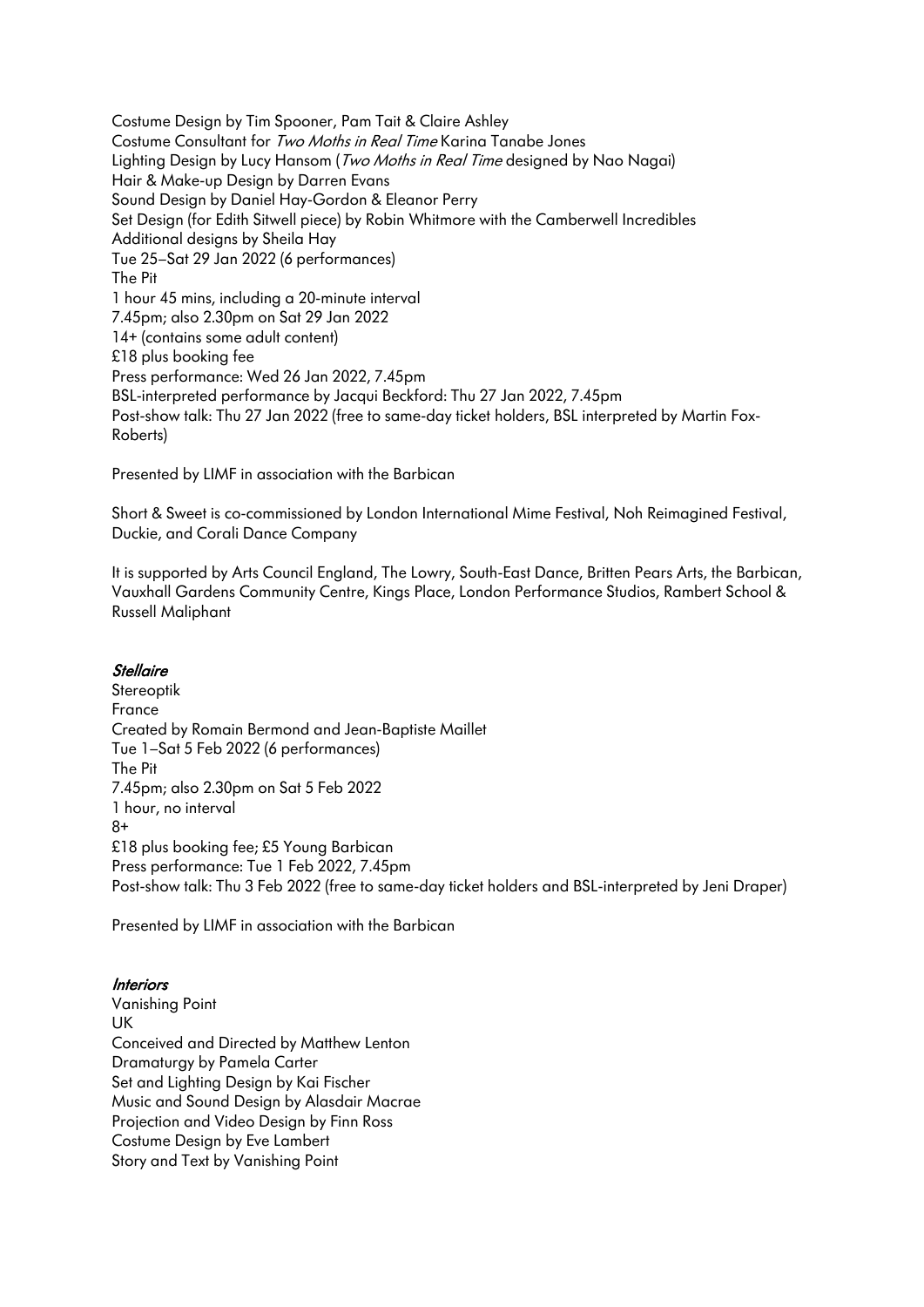Wed 2–Sat 5 Feb 2022 (4 performances) Barbican Theatre 7.45pm 1 hour 20 mins, no interval 12+ £16–28 plus booking fee; £10 Young Barbican Press performance: Wed 2 Feb 2022, 7.45pm BSL-interpreted performance by Jacqui Beckford: Fri 4 Feb 2022 Post-show talk: Fri 4 Feb 2022 (BSL-interpreted by Martin Fox-Roberts)

Presented by LIMF in association with the Barbican

Supported by Beacon Arts Centre (Greenock)

Originally a co-production with Napoli Teatro Festival Italia, Mercadante Teatro Stabile di Napoli and Traverse Theatre in association with Lyric Hammersmith and Tron Theatre

## aSH

Compagnie 111 A piece by Aurélien Bory for Shantala Shivalingappa France/India Performed by Shantala Shivalingappa and Loïc Schild (percussion) Design, Scenography and Direction by Aurélien Bory Choregraphy by Shantala Shivalingappa Live Music Composition by Loïc Schild Dramaturgy by Taïcyr Fadel Lighting Design by Arno Veyrat, assisted by Mallory Duhamel Automatic Rhythms by Joan Cambon Set Technical Conception by Pierre Dequivre, Stéphane Chipeaux-Dardé Costumes by Manuela Agnesini with the valuable help of Nathalie Trouvé Technical Director Thomas Dupeyron Stage Manager Michael Godbille or Thomas Dupeyron Sound Manager Stéphane Ley Light Manager François Dareys or Thomas Dupeyron Head of Production Florence Meurisse Production Manager Clément Séguier-Faucher Press by Plan Bey Agency Produced by Compagnie 111 – Aurélien Bory Wed 26–Sat 29 Jan 2022 (4 performances) Barbican Theatre 7.45pm 1 hour/no interval 12+ Price plus booking fee Press performance: Thu 27 Jan 2022, 7.45pm Post-show talk: Fri 28 Jan 2022 (free to same-day ticket holders and BSL-interpreted by Martin Fox-Roberts)

Presented by LIMF in association with the Barbican

Co-produced by ThéâtredelaCité – CDN Toulouse Occitanie, Festival Montpellier Danse 2018, Agora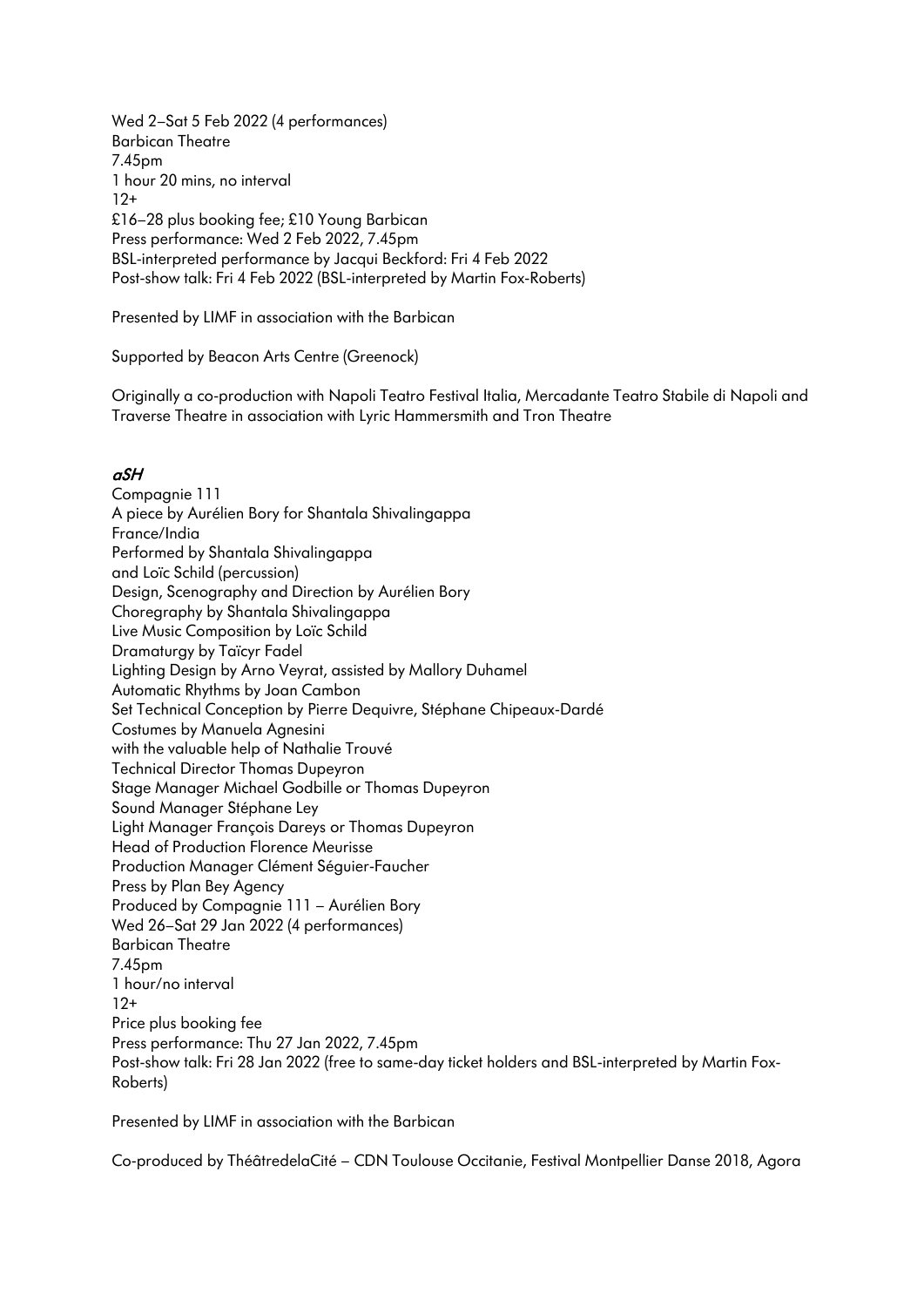– PNAC Boulazac-Nouvelle-Aquitaine, La Scala – Paris, L'Onde Théâtre Centre d'Art, Vélizy-Villacoublay. With the participation of ENSATT-Lyon.

Rehearsals and Residencies at La nouvelle Digue-Toulouse, ThéâtredelaCité – CDN Toulouse Occitanie

Compagnie 111 – Aurélien Bory is under funding agreement with the Regional Directorate for Cultural Affairs Occitanie / French Ministry of Culture and Communication, Region Occitanie / Pyrénées – Méditerranée and the City council of Toulouse. It is supported by the Departmental Council of Haute-Garonne.

## The PappyShow Pit Party

The PappyShow UK Directed by Kane Husbands Created by The PappyShow The PappyShow includes Kane Husbands, Marc Benga, Sam Hardie, Bea Holland, Rachel-Leah Hosker, Molly Jones, Saxon Mudge, Kwami Odoom, Kamran Vahabi and Seda Yildiz Fri 4 Mar & Sat 5 Mar 2022 (2 performances) The Pit 7.45pm on Fri 4 Mar; 6pm on Sat 5 Mar 2022 2 hours/including a 20-minute interval 14+ (contains swearing and sensitive content) £18 plus booking fee; £5 Young Barbican Press performance: Sat 5 Mar 2022, 6pm Captioned performance: Sat 5 Mar 2022, 6pm

Presented by the Barbican

#### A Night with Boy Blue

Boy Blue UK Created and Directed by Kenrick 'H2O' Sandy and Michael 'Mikey J' Asante Sat 5 & Sun 6 Mar 2022 (2 performances) Barbican Theatre 8pm on Sat 5 Mar; 2.30pm on Sun 6 Mar 2022 2 hours/plus a 20-minute interval 6+ (contains loud music) £15–20 plus booking fee Press performance: Sat 5 Mar 2022, 8pm

Presented by the Barbican

#### B.S.I. Jam

Boy Blue UK Sat 5 Mar 2022 Club Stage / Level Minus 1 11pm–2am; last entry at 1am 18+ (ID required with ticket to gain admission) £3 in advance; £5 on the door (box office closes at 1am)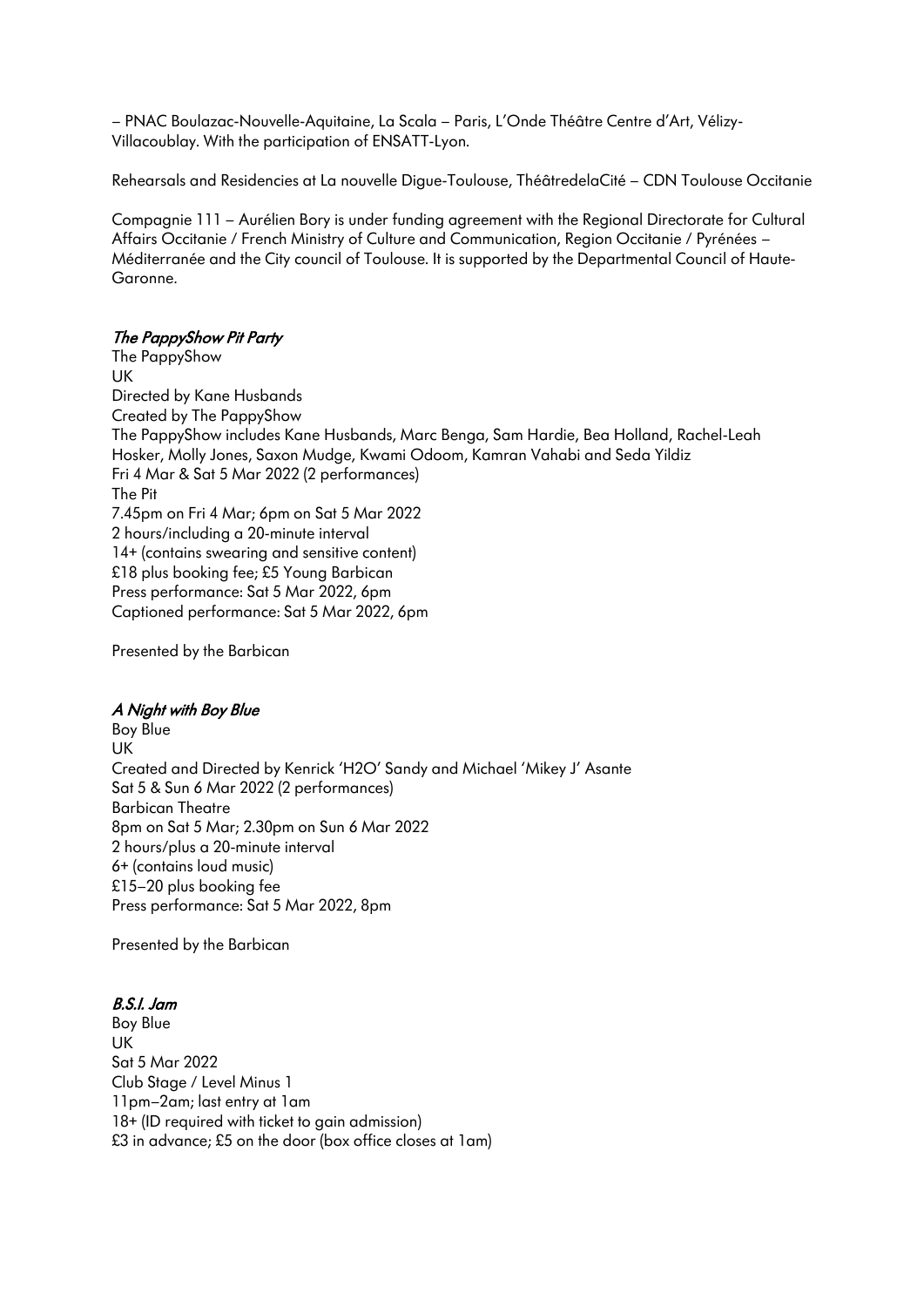Presented by the Barbican

## Dogs of Europe

Belarus Free Theatre Belarus/UK Based on the novel by Alhierd Bacharevic Created by Belarus Free Theatre Directed by Nicolai Khalezin and Natalia Kaliada Thu 10–Sat 12 Mar 2022 (4 performances) Barbican Theatre 7.45pm 2 hours 40 mins/including an interval £16–40 plus booking fee Age guidance: 16+ (contains strong violence, nudity and sexual content) Press performance: Fri 11 Mar 2022, 7.45pm

Presented and co-commissioned by the Barbican

Produced by Belarus Free Theatre with support from the Goethe-Institut, Cockayne – Grants for the Arts, and The London Community Foundation and the H H Wingate Foundation

## Double Bill

Cassa Pancho's Ballet Black UK Choreography by Gregory Maqoma, Cassa Pancho, Ballet Black Lighting by David Plater Music composed by Michael 'Mikey J' Asante Thu 24–Sun 27 Mar 2022 (4 performances) Barbican Theatre 7.45pm; 3pm on Sun 27 Mar 2022 1 hour 30 minutes/including a 20-minute interval 7+ £16–30 plus booking fee; £10 Young Barbican Press performance: Fri 25 Mar 2022 Post-show talk: Fri 25 Mar 2022 (free to same-day ticket holders)

Presented by the Barbican

New work by Gregory Maqoma co-commissioned by the Barbican

# BOYS

The PappyShow UK Directed by Kane Husbands Composition and Sound by Roly Botha Lighting by Saul Valiunus Dramaturgy by Lewis Hetherington Design by Helena Bonner Tue 12–Sat 23 Apr 2022 (8 performances) No performances on Fri 15, Sat 16, Sun 17 or Mon 18 Apr 2022 Silk Street Theatre 7.30pm